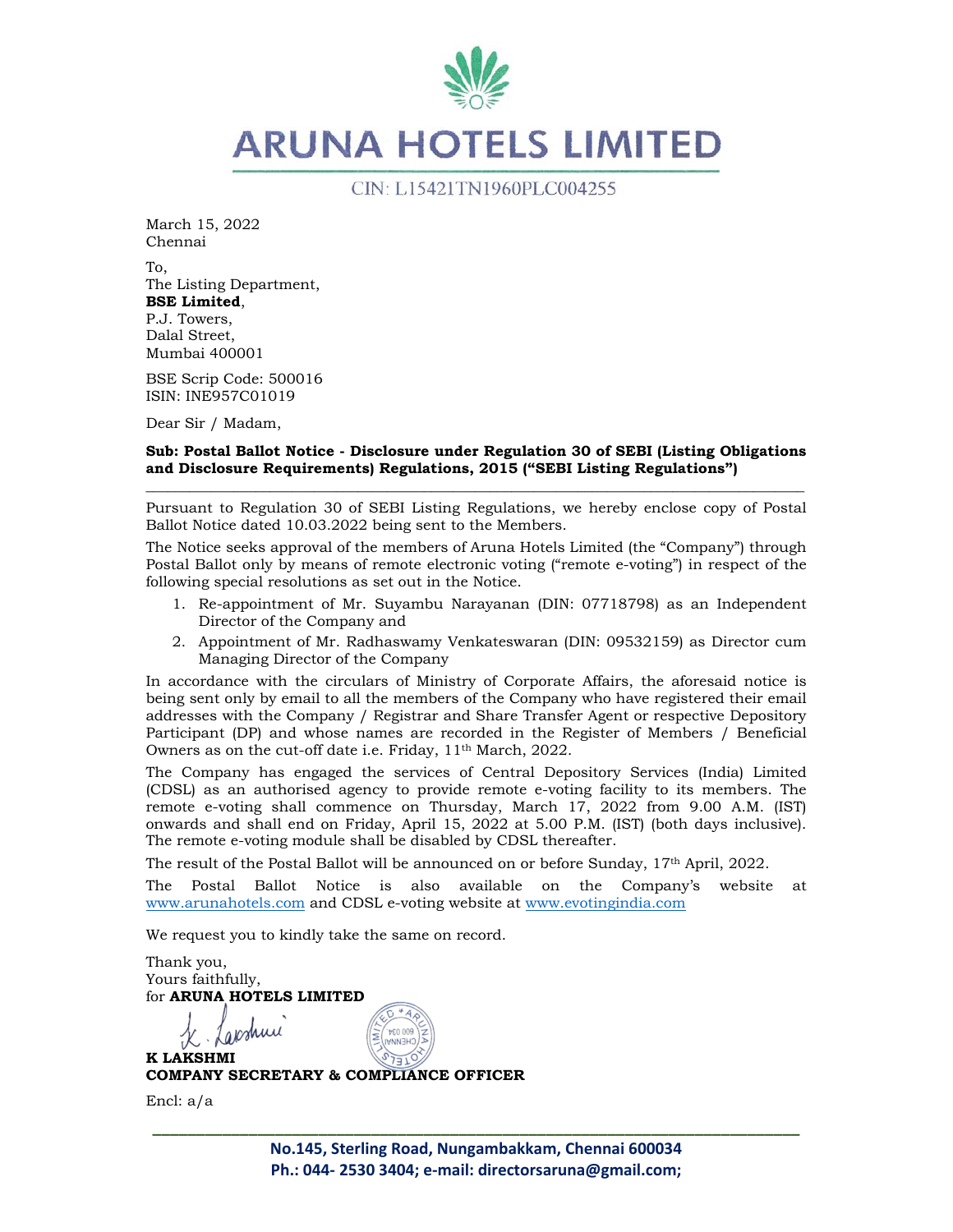# CIN: L15421TN1960PLC004255

In view of prevailing MCA Circulars on postal ballot process, the voting on the resolution covered in the Notice will take place through e-voting only and no physical ballots will be collected. Please refer to detailed instructions for e-voting explained in the Notice.

### **POSTAL BALLOT NOTICE**

(Notice issued to Members pursuant to Section 110 of the Companies Act, 2013)

Dear Members,

Notice is hereby given that in compliance with the provisions of Section 108, 110 and all other applicable provisions, if any, of the Companies Act, 2013 ("Act") read with Rule 20 and 22 of the Companies (Management and Administration) Rules, 2014 ("Rules") (including any amendment(s), statutory modification(s) or re-enactment(s) thereof), Secretarial Standard -2 on General Meetings ("SS-2") issued by the Institute of Company Secretaries of India, Regulation 44 of the SEBI (Listing Obligations and Disclosure Requirements) Regulations, 2015 ("SEBI Listing Regulations") including any statutory modification(s, clarification(s), substitution(s)or reenactment(s) thereof for the time being in force and guidelines prescribed by the Ministry of Corporate Affairs ("MCA") vide General Circular Nos. 14/2020 dated 08.04.2020, 17/2020 dated 13.04.2020, 22/2020 dated 15.06.2020, 33/2020 dated 28.09.2020, 39/2020 dated 31.12.2020, 10/2021 dated 23.06.2021 and 20/2021 dated 08.12.2021 (collectively referred to as the "MCA Circulars") and other applicable laws, rules and regulations, if any, the Special Resolutions set forth below, being unavoidable in nature, are proposed to be passed by the Members of Aruna Hotels Limited ("Company") through Postal Ballot, only by way of voting through electronic means ("remote e-voting").

In view of the current extraordinary circumstances due to Covid-19 pandemic requiring social distancing, the Ministry of Corporate Affairs, Government of India ("the MCA") in terms of MCA Circulars, has advised the Companies to take all decisions requiring members approval, other than items of ordinary business or business where any person has a right to be heard, through the mechanism of postal ballot / e-voting in accordance with the provisions of the Act and Rules made thereunder, without holding a general meeting that requires physical presence of members at a common venue. MCA has clarified that for companies that are required to provide e-voting facility under the Act, while they are transacting any business(es) only by postal ballot up to June 30, 2022, the requirements provided in Rule 20 of the Rules as well as the framework provided in the MCA Circulars will be applicable mutatis mutandis. Further, the Company will send Postal Ballot Notice by email to all its members who have registered their email addresses with the Company or depository / depository participants and the Communication of assent/ dissent of the members on the resolutions proposed in the Postal Ballot Notice ("Notice") will take place only through the remote e-voting system. This Postal Ballot is accordingly being initiated in compliance with the MCA Circulars.

Hence, in compliance with the requirements of the MCA Circulars, hard copy of Postal Ballot Notice along with Postal Ballot Forms and pre-paid business reply envelope **will not be sent to the members for this Postal Ballot** and members are required to communicate their assent or dissent through the remote e-voting system only.

The Board of Directors has appointed Mr. M. Damodaran, Managing Partner of M. Damodaran & Associates LLP, Practicing Company Secretaries, as Scrutinizer for conducting the Postal Ballot through remote e-voting process in a fair and transparent manner who had also communicated his willingness to be appointed for the said purpose. The Scrutinizer will submit his report to the Chairman of the Company or any duly authorised person of the Company. Members are requested to cast their vote through remote e-voting, which commences from Thursday, 17th March, 2022 at 9.00 a.m. (IST) **to** Friday, 15th April, 2022 till 5.00 p.m. (IST) The remote evoting module shall be disabled thereafter. The result of the postal ballot through remote evoting shall be declared by the Chairman or other duly authorised person of the Company on or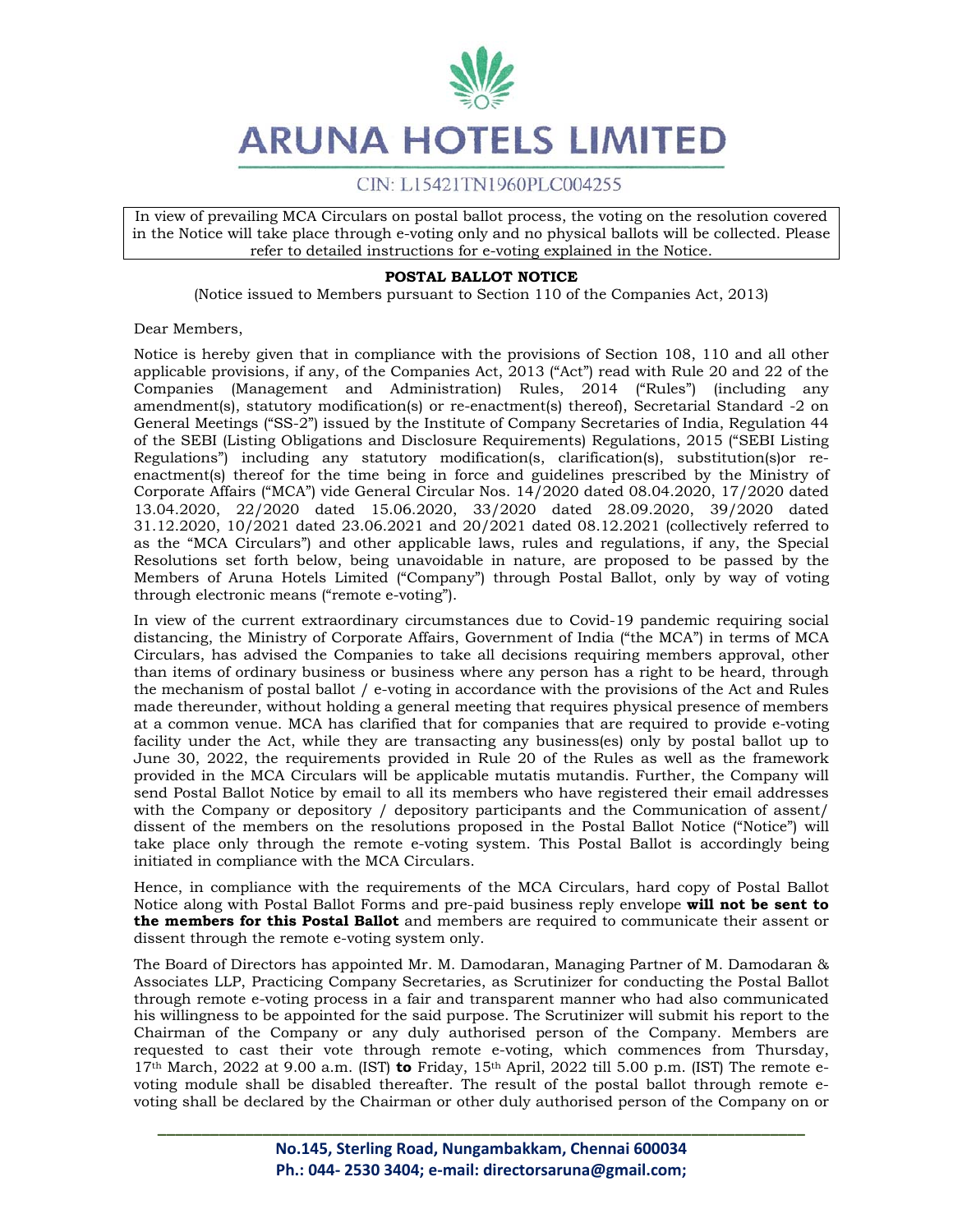

before 17th April, 2022. The voting results will be communicated to the Depositories, Registrar and Share Transfer Agents, the BSE Limited, the stock exchange, where the shares of the Company are listed in accordance with the provisions of SEBI Listing Regulations and shall also be displayed on the Company's website www.arunahotels.com.

The Board of Directors of the Company now propose to obtain the consent of the members by way of Postal Ballot for the matters as considered in the Resolutions appended below. The Explanatory Statement pursuant to Section 102 of the Act pertaining to the said Resolutions setting out material facts relating to the resolutions and instructions for remote e-voting are annexed to this Notice.

You are requested to peruse the proposed Resolutions along with their respective Explanatory Statement and thereafter record your assent or dissent by means of remote e-voting facility provided by the Company.

### **SPECIAL BUSINESS:**

### **Item No.1:**

### **Re-appointment of Mr. Suyambu Narayanan (DIN: 07718798) as an Independent Director of the Company**

To consider and if thought fit, to pass with or without modification, following resolution as **'Special Resolution'**

"**RESOLVED THAT** pursuant to the provisions of Sections 149, 150, 152 read with Schedule IV and other applicable provisions, if any, of the Companies Act, 2013 and the Companies (Appointment and Qualification of Directors), Rules, 2014 (including any statutory modification or re-enactment thereof, for the time being in force), applicable provisions of SEBI (Listing Obligations and Disclosure Requirements) Regulations, 2015 (SEBI Listing Regulations) and as per the recommendation of Nomination and Remuneration Committee and as per the approval of the Board of Directors, Mr. Suyambu Narayanan (DIN: 07718798) Independent Director of the Company, who has submitted a declaration that he meets the criteria of Independence under Section 149(6) of the Companies Act, 2013 and Regulation 16(1)(b) of the SEBI Listing Regulations and who is eligible for re-appointment and in respect of whom the Company has received a notice in writing from a member under Section 160 of the Act signifying the member's intention to propose reappointment of Mr. Suyambu Narayanan as an Independent Director of the Company, be and is hereby re-appointed as an Independent Director of the Company to hold office for a second term of five (5) consecutive years commencing from 10.02.2022 to 09.02.2027 upon such terms and conditions (including remuneration if any) as may be determined by the Board from time to time, if any, under the Companies Act, 2013 and whose office shall not be liable to retire by rotation.

**RESOLVED FURTHER THAT** the Board of Directors of the Company (including its committee thereof) and/or Company Secretary of the Company be and are hereby authorised to do all such acts, deeds, matters and things as may be considered necessary, desirable or expedient to give effect to this resolution."

### **Item No.2:**

### **Approval for Appointment of Mr. Radhaswamy Venkateswaran (DIN: 09532159) as Director cum Managing Director of the Company**

To consider and if thought fit, to pass with or without modification, following resolution as **'Special Resolution'**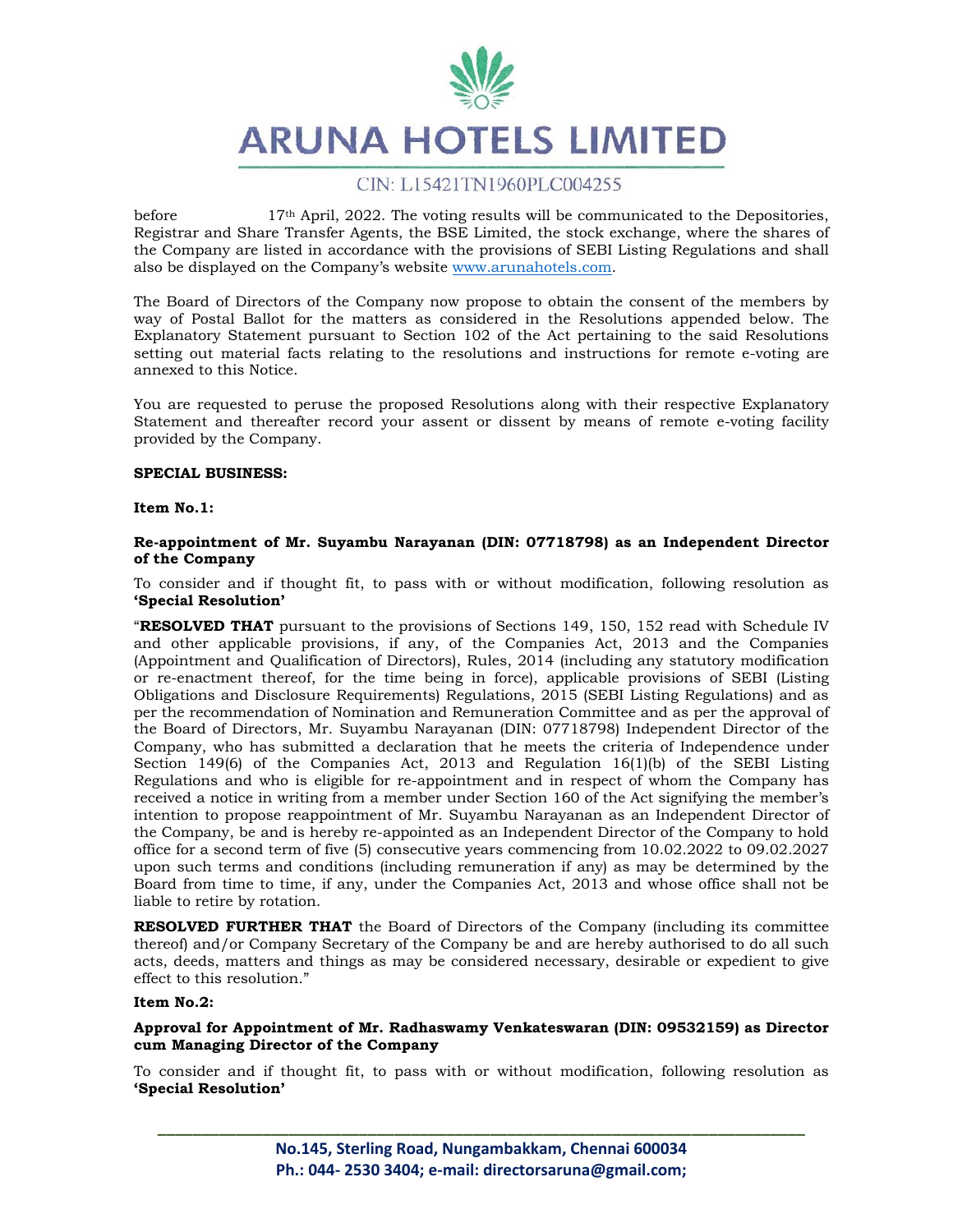

### CIN: L15421TN1960PLC004255

**"RESOLVED THAT**pursuant to the provisions of Sections 149, 152, 160, 161, 196, 197, 198, 203 read with Schedule V and other applicable provisions if any of the Companies Act, 2013and the Companies(Appointment and Remuneration of ManagerialPersonnel) Rules, 2014 (including any statutory modifications, enactments or re-enactments thereof for the time being in force), applicable provisions of SEBI (Listing Obligations and Disclosure Requirements) Regulations, 2015 (SEBI Listing Regulations) as amended, andon the basis of recommendation of Nomination and Remuneration Committee and approval of the Board, the appointment of Mr. Radhaswamy Venkateswaran (DIN: 09532159), as an Additional Director and Managing Director of the Company made at the Board Meeting held on  $10<sup>th</sup>$ March, 2022, in respect of whom the Company hasreceived a notice in writing as required under section 160, be confirmed and the consent of the Company be and is hereby granted for appointment of Mr. Radhaswamy Venkateswaranas Director cum Managing Director of the Company for a period of five (5) consecutive years commencing from 10.03.2022 to 09.03.2027 subject to retire by rotation on payment of remuneration as detailed in the Explanatory Statement."

**"RESOLVED FURTHER THAT** the aggregate of the remuneration payable to Mr. Radhaswamy Venkateswaran shall be subject to overall ceiling laid down under the Companies Act, 2013 and the Board be and is hereby authorised to vary, alter and modify the terms and conditions of remuneration/ remuneration structure of Mr. Radhaswamy Venkateswaran as a Managing Director including the monetary value thereof, to the extent recommended by the Nomination and Remuneration Committee from time to time as may be considered appropriate, subject to the overall limits specified by the Companies Act, 2013 and SEBI Listing Regulations"

**"RESOLVED FURTHER THAT** in the event of absence or inadequacy of profits in any financial year during the tenure of the appointment, the Board of Directors/ Nomination and Remuneration Committee constituted by the Board, do accept to pay the remuneration as mentioned in the explanatory statement as the minimum remuneration as mentioned in Schedule V of the Companies Act, 2013 to Mr. Radhaswamy Venkateswaran, Managing Director of the Company"

**"RESOLVED FURTHER THAT** the Board of Directors and the Company Secretary be and are hereby severally authorized to do all such acts, deeds, matters and things and execute all such documents, instruments and writings as may be required and delegate all or any of its powers herein conferred to any committee of director(s) to give effect to the above resolution."

### **For and on behalf of the Board of Directors Aruna Hotels Limited**

**Place: Chennai K Lakshmi** 

 $Sd/$ - $Sd/$ - $Sd/$ - $Sd/$ - $Sd/$ - $Sd/$ - $Sd/$ - $Sd/$ - $Sd/$ - $Sd/$ - $Sd/$ - $Sd/$ - $Sd/$ - $Sd/$ - $Sd/$ - $Sd/$ - $Sd/$ - $Sd/$ - $Sd/$ - $Sd/$ - $Sd/$ - $Sd/$ - $Sd/$ - $Sd/$ - $Sd/$ - $Sd/$ - $Sd/$ - $Sd/$ - $Sd/$ - $Sd/$ - $Sd/$ - $Sd/$ - $Sd/$ - $Sd/$ - $Sd/$ - $Sd/$ - $Sd/$ **Date: 10.03.2022 Company Secretary** 

Registered Office: 145, Sterling Road, Nungambakkam, Chennai 600034 CIN: L15421TN1960PLC004255 Email: cs@ahlchennai.com Website: www.arunahotels.com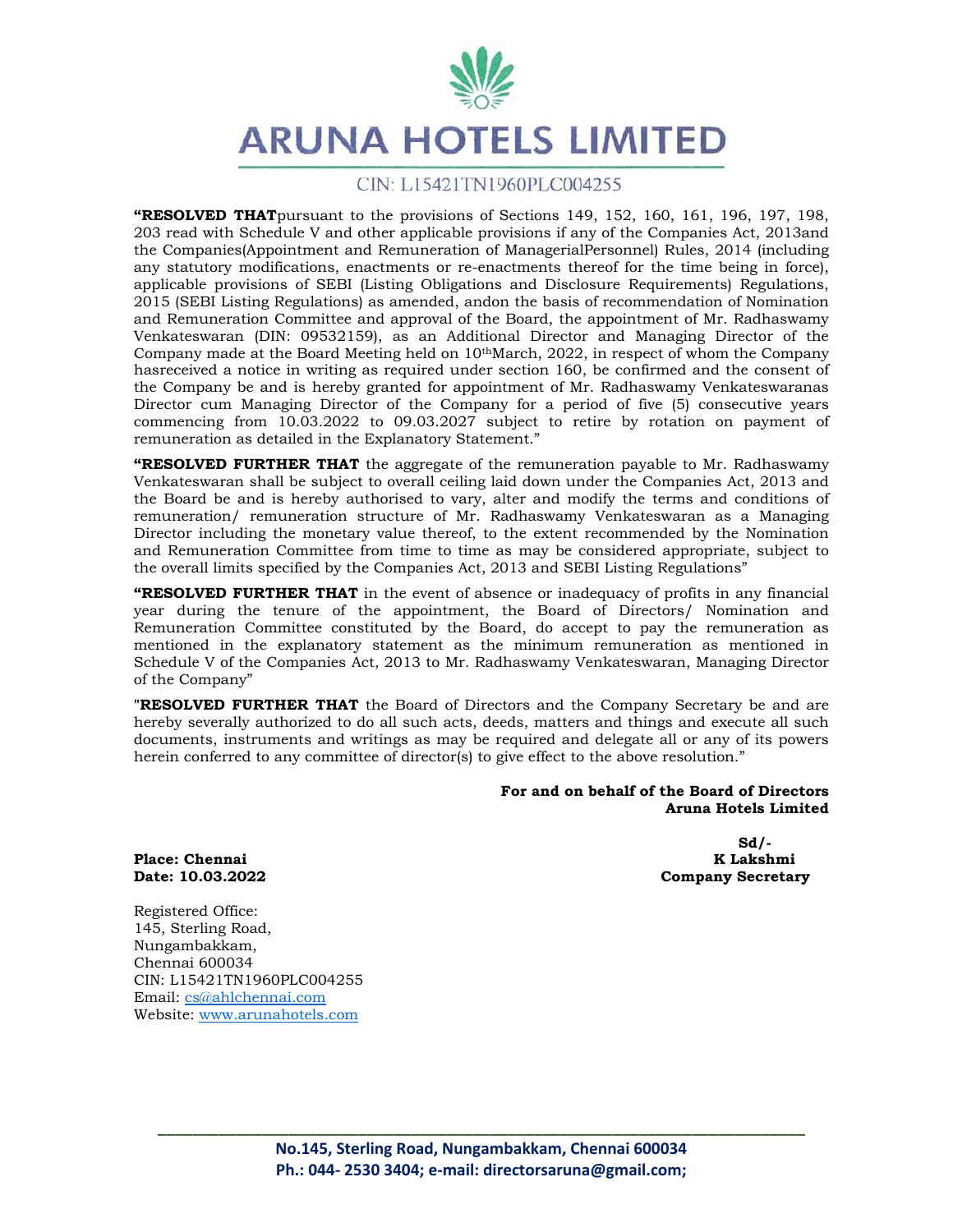

### **NOTES:**

- **1.** The Explanatory Statement pursuant to the provisions of Section 102 of the Act, setting out the material facts in respect of items 1 and 2 are annexed herewith.
- **2.** In view of the continuing COVID-19 pandemic and in accordance with MCA Circulars and SS-2, this Noticealong with explanatory statement and remote e-voting instructions are being sent only through electronic mode to all those Members whose e-mail address are registered with the Company/Registrar and Share Transfer Agent ("RTA") or Depository/Depository Participants and whose names appear in the Register of Members of the Company and/ or in the Register of Beneficial Owners maintained by the Depositories as on **Friday, March 11, 2022 (the 'cut-off date').**

Members may note that this Notice shall also beuploaded on the website of the Company (www.arunahotels.com), on the website of MCS Share Transfer Agent Limited (MCS), the Company's Registrar and Share Transfer Agentsat www.mcsregistrars.comand on the website of the Stock Exchange, the BSE Limited (www.bseindia.com), where the shares of the company are listed.

- **3.** In accordance with the requirements of MCA Circulars, physical copy of this Notice along with postal ballot forms and pre-paid business envelope will not be sent to the Members and accordingly, the Members are required to communicate their assent or dissent through remote e-voting system.
- **4.** The voting rights of Members shall be in proportion to the equity shares held by the members in the paid-upequity share capital of the Company as on **Cut-off date i.e. Friday, March 11, 2022.** A person, whose name is recorded in the Register of Members of the Company and/ or in the Register of Beneficial Owners maintained by the Depositories as on the Cut-off date shall only be entitled to cast their vote through remote e-voting. A person who ceases to be a Member as on Cut-off date will not be entitled to vote and should treat this Notice for information purposes only.
- **5.** To comply with the provisions of Sections 108 and 110 of the Act read with Rules, SS-2, MCA Circulars and Regulation 44 of SEBI Listing Regulations, the Members are provided with the facility to cast their vote electronically through remote e-voting services provided by Central Depository Services (India) Limited (CDSL), for facilitating voting through electronic means, as the authorised e-voting agency. Instructions for remote e-voting areprovided in this Notice.
- **6.** The remote e-voting period shall commence on Thursday, March 17, 2022 from 9.00 A.M. (IST) onwards and shall end on Friday, April 15, 2022 at 5.00 P.M. (IST) (both days inclusive). During this period, Members of the Company holding equity shares in physical or dematerialized form as on the Cut-off date i.e., Friday, March 11, 2022 (including those Members who may not have received this Notice due to non-registration of their email address with the Company or the Depositories / Depository Participants or RTA) may cast their vote electronically, in respect of the resolution(s) as set out in the Notice only through remote e-voting. The remote e-voting shall be disabled by CDSL thereafter. Once the vote on resolution is cast by a member, no changes shall be allowed subsequently.
- **7.** The Board of Directors has appointed Mr. M. Damodaran, Managing Partner of M. Damodaran & Associates LLP, Practicing Company Secretaries, as Scrutinizer for conducting the Postal Ballot through remote e-voting process in a fair and transparent manner and in accordance with the provisions of the Companies Act, 2013 and the rules made there under.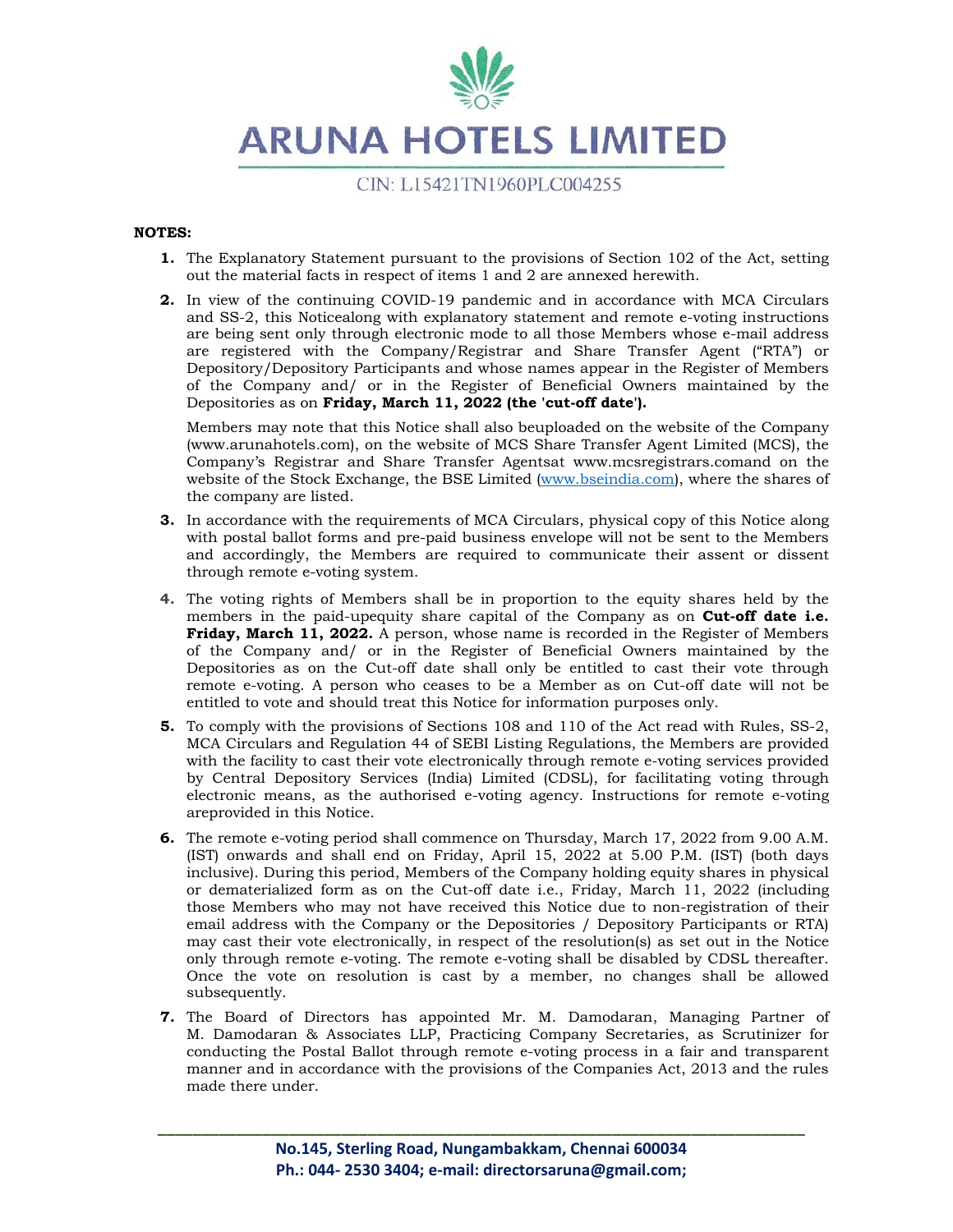

- **8.** The Scrutinizer will submit his report to the Chairman or any other person authorised by the Chairman and after completion of the scrutiny, and the result of the voting of the Postal Ballot will be announced by the Chairman or any person duly authorised by him on or before April  $17<sup>th</sup>$ , 2022 and will also be displayed on the website of the Company www.arunahotels.com and will be intimated to the BSE Limited, the Stock Exchange where the shares of the Company are listed in accordance with the provisions of the SEBI Listing Regulations.
- **9.** A member cannot exercise his vote by proxy on Postal Ballot.
- **10.**The Scrutinizer's decision on the validity of the postal ballot shall be final and binding.
- **11.**All documents referred to in this Notice will also be available electronically for inspection without any feeby the members from the date of circulation of this Notice up to the closure of the remote e-voting period. Members seeking to inspect such documents can send an email to cs@ahlchennai.com
- **12.**As required by Rule 20 and Rule 22 of the Companies (Management and Administration) Rules, 2014 read with the MCA Circulars and the SEBI Listing Regulations, the details pertaining to this Postal Ballot will be published in one English national daily newspaper circulating throughout India (in English language) and one regional daily newspaper circulating in Tamil Nadu.
- **13.**Members who have not registered their email addresses are requested to register the same with the Company's Registrars and Transfer Agents / Depository Participant(s) for sending future communication(s) in electronic form. The email addresses can be registered with the Depository Participant(s) **("DP")** in case the shares are held in electronic form and with the RTA in case the shares are held in physical form.

### **Registration of email addresses:**

Members who have not yet registered their email addresses are requested to follow the process mentioned below for registering their email addresses and to receive Postal Ballot Notice in electronic modeand receive login ID and password for e-Voting:

| Physical<br>For     | Kindly send a request to MCS Share Transfer Agent Limited  |
|---------------------|------------------------------------------------------------|
| <b>Shareholders</b> | (MCS), Registrar and Share Transfer Agent (RTA) at         |
|                     | helpdeskmum@mcsregistrars.com providing their name,        |
|                     | folio number, scanned copy of the share certificate (front |
|                     | and back), self-attested scanned copy of the PAN card and  |
|                     | self-attested scanned copy of Aadhaar card) in support for |
|                     | registering e-mail address.                                |
| For<br>Demat.       | Kindly provide Demat account details (CDSL-16-digit        |
| <b>Shareholders</b> | beneficiary ID or NSDL - 16 digit DPID+CLID), Name, Client |
|                     | Master or copy of Consolidated Account Statement, PAN      |
|                     | (self-attested scanned copy of the PAN card), AADHAAR      |
|                     | (self-attested scanned copy of the AADHAAR card) to their  |
|                     | DP only, as per the process advised by their DP. The       |
|                     | registered email address will also be used for sending     |
|                     | future communications.                                     |

**14.**Resolutions, if passed by the Members through postal ballot are deemed to have been duly passed on the last date specified for the e-voting i.e. April 15, 2022 in terms of Secretarial Standard – 2 on General Meetings ("SS-2") issued by the Institute of Company Secretaries of India.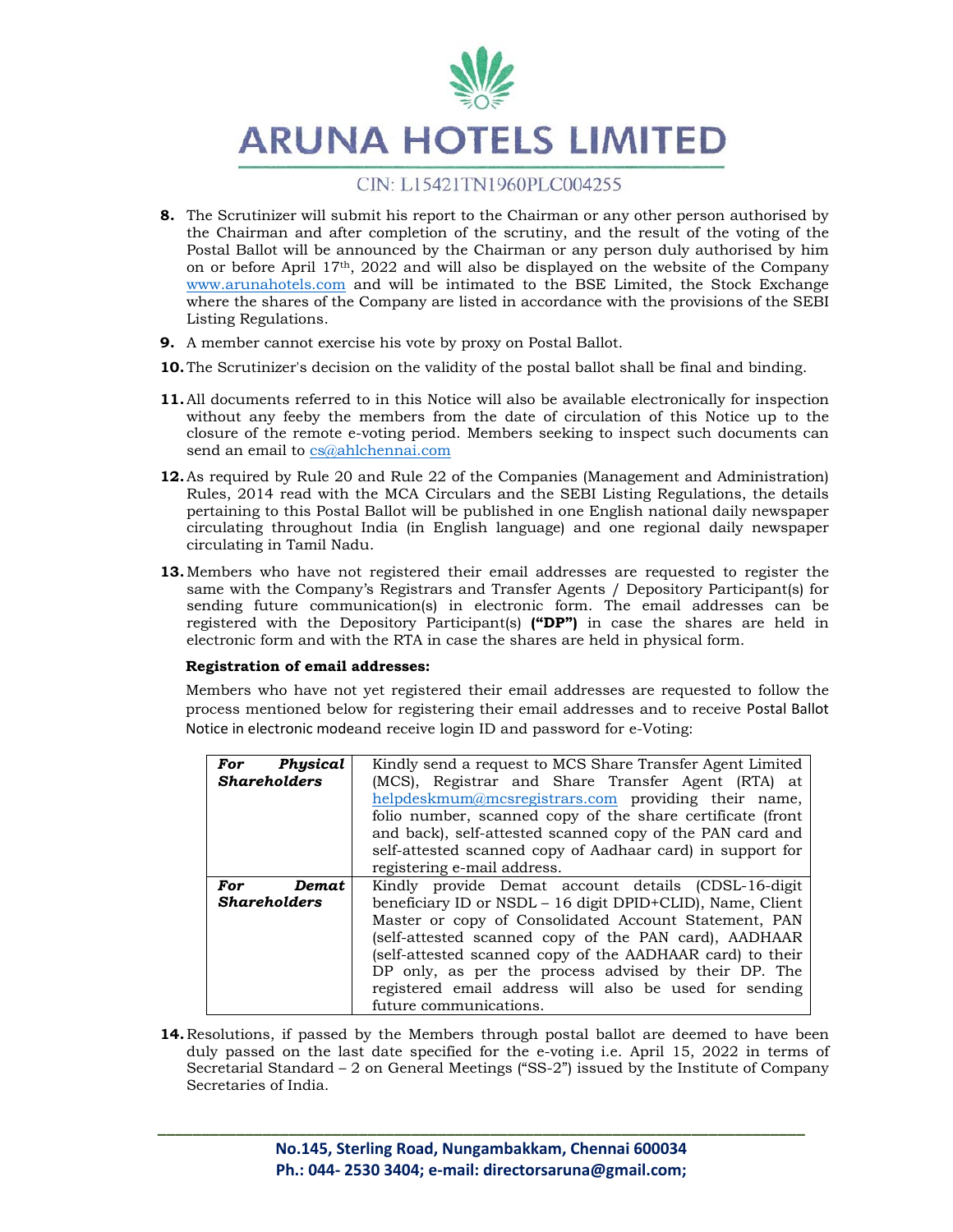

**15.**In accordance with Regulation 44 (1) of SEBI (Listing Obligations and Disclosure Requirements) Regulations, 2015 and Rule 22 of the Rules, the Company is pleased to offer e-voting facility to shareholders through such e-voting system. Notice of this meeting has been sent to all the shareholders who have registered their e-mail id's with the Company or the Registrar and Transfer Agent/ Depository Participants. Necessary arrangements have been made by the Company with CDSL to facilitate e-voting as an alternate to the dispatch of Postal Ballot Forms.

### **VOTING THROUGH ELECTRONIC MEANS: THE INTRUCTIONS OF SHAREHOLDERS FOR REMOTEE-VOTING ARE AS UNDER:**

The Company has made arrangements with Central Depository Services (India) Limited (CDSL) for facilitating e-voting through Postal Ballot process. The instructions to Members for voting electronically are as under:

- (i) The voting period begins on Thursday,  $17<sup>th</sup>$  March, 2022 at 9.00 a.m. (IST) and ends on Friday, 15th April, 2022 at 5.00 p.m. (IST). During this period shareholders of the Company, holding shares either in physical form or in dematerialized form, as on the cut-off date (record date) of Friday, 11th March, 2022 may cast their vote electronically. The e-voting module shall be disabled by CDSL for voting thereafter.
- (ii) Pursuant to SEBI Circular No. SEBI/HO/CFD/CMD/CIR/P/2020/242 dated 09.12.2020, under Regulation 44 of Securities and Exchange Board of India (Listing Obligations and Disclosure Requirements) Regulations, 2015, listed entities are required to provide remote e-voting facility to its shareholders, in respect of all shareholders' resolutions. However, it has been observed that the participation by the public noninstitutional shareholders'/retail shareholders is at a negligible level.

Currently, there are multiple e-voting service providers (ESPs) providing e-voting facility to listed entities in India. This necessitates registration on various ESPs and maintenance of multiple user IDs and passwords by the shareholders.

In order to increase the efficiency of the voting process, pursuant to a public consultation, it has been decided to enable e-voting to all the demat account holders, by way of a single login credential, through their demat accounts/ websites of Depositories/ Depository Participants. Demat account holders would be able to cast their vote without having to register again with the ESPs, thereby, not only facilitating seamless authentication but also enhancing ease and convenience of participating in e-voting process.

(iii) In terms of **SEBI circular no. SEBI/HO/CFD/CMD/CIR/P/2020/242 dated December 9, 2020** on e-Voting facility provided by Listed Companies, Individual shareholders holding securities in demat mode are allowed to vote through their demat account maintained with Depositories and Depository Participants. Shareholders are advised to update their mobile number and email Id in their demat accounts in order to access e-Voting facility.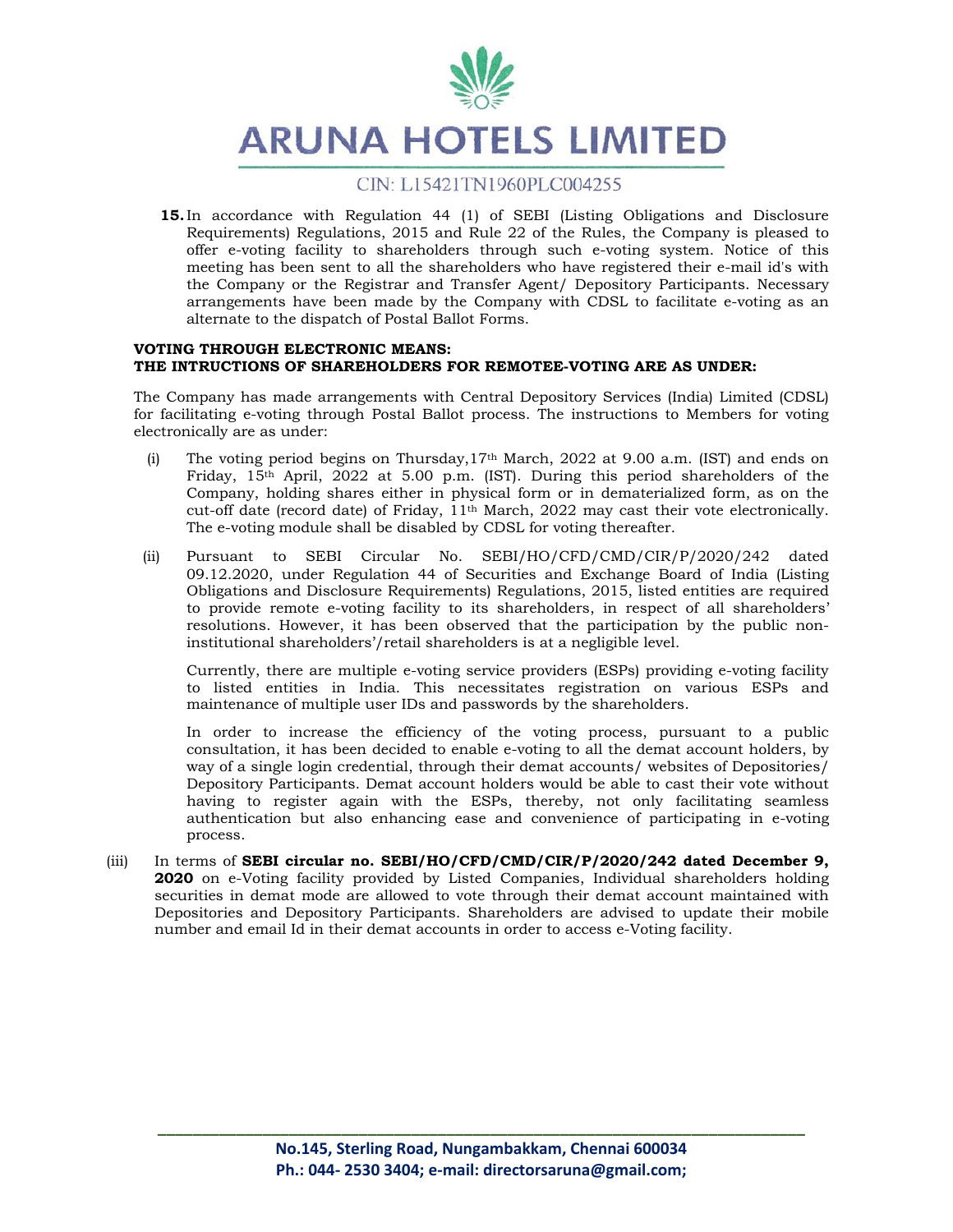

# CIN: L15421TN1960PLC004255

Pursuant to above-said SEBI Circular**,** Login method for e-Voting **for Individual shareholders holding securities in Demat mode** is given below:

| Type of<br>shareholders                                                                     | <b>Login Method</b>                                                                                                                                                                                                                                                                                                                                                                                                                                                                                                                                                                                                                                                                                                                                                                                                                                                                                                                                                                                                                                                                                                                |
|---------------------------------------------------------------------------------------------|------------------------------------------------------------------------------------------------------------------------------------------------------------------------------------------------------------------------------------------------------------------------------------------------------------------------------------------------------------------------------------------------------------------------------------------------------------------------------------------------------------------------------------------------------------------------------------------------------------------------------------------------------------------------------------------------------------------------------------------------------------------------------------------------------------------------------------------------------------------------------------------------------------------------------------------------------------------------------------------------------------------------------------------------------------------------------------------------------------------------------------|
| Individual<br>Shareholders<br>holding<br>securities<br>in<br>Demat mode<br>with CDSL        | 1) Userswho have opted for CDSL Easi / Easiest facility, can login<br>through their existing user id and password. Option will be made<br>available to reach e-Voting page without any further authentication.<br><b>URL</b><br>for<br>login<br>The<br>Easi<br>Easiest<br>users<br>to<br>to<br>arehttps://web.cdslindia.com/myeasi/home/login<br>visit<br>or<br>www.cdslindia.com and click on Login icon and select New System<br>Myeasi.<br>2) After successful loginthe Easi / Easiest user will be able to see the e-<br>Voting option for eligible companies where the e-voting is in progress as<br>per the information provided by company. On clicking the e-voting<br>option, the user will be able to see e-Voting page of the e-Voting service<br>provider for casting your vote during the remote e-Voting period.<br>Additionally, there is also links provided to access the system ofall e-<br>Voting Service Providersi.e. CDSL/NSDL/KARVY/LINKINTIME, so that<br>the user can visit the e-Voting service providers' website directly.<br>3) If the user is not registered for Easi/Easiest, option to register is |
|                                                                                             | availableathttps://web.cdslindia.com/myeasi/Registration/EasiRegistr<br>ation<br>4) Alternatively, the user can directly access e-Voting page by providing<br>Demat Account Number and PAN No. from a e-Voting link availableon<br>www.cdslindia.com home page. The system will authenticate the user<br>by sending OTP on registered Mobile & Email as recorded in the Demat<br>Account. After successful authentication, user will be able to see the e-<br>Voting optionwhere the e-voting is in progressand also able to directly<br>access the system of all e-Voting Service Providers.                                                                                                                                                                                                                                                                                                                                                                                                                                                                                                                                      |
| Individual<br>Shareholders<br>holding<br>securities<br>in<br>demat mode<br>with <b>NSDL</b> | 1) If you are already registered for NSDL IDeAS facility, please visit the e-<br>Services website of NSDL. Open web browser by typing the following<br>URL: https://eservices.nsdl.com either on a Personal Computer or on a<br>mobile. Once the home page of e-Services is launched, click on the<br>"Beneficial Owner" icon under "Login" which is available under 'IDeAS'<br>section. A new screen will open. You will have to enter your User ID and<br>Password. After successful authentication, you will be able to see<br>e-Voting services. Click on "Access to e-Voting" under e-Voting services<br>and you will be able to see e-Voting page. Click on company name or<br>e-Voting service provider name and you will be re-directed to e-Voting<br>service provider website for casting your vote during the remote<br>e-Voting period.                                                                                                                                                                                                                                                                                |
|                                                                                             | $2)$ If the user is not registered for IDeAS e-Services, option to register is<br>available at https://eservices.nsdl.com. Select "Register Online for<br>"Portal<br>click<br><b>IDeAS</b><br>or<br>at<br>https://eservices.nsdl.com/SecureWeb/IdeasDirectReg.jsp                                                                                                                                                                                                                                                                                                                                                                                                                                                                                                                                                                                                                                                                                                                                                                                                                                                                  |
|                                                                                             | 3) Visit the e-Voting website of NSDL. Open web browser by typing the<br>following URL: https://www.evoting.nsdl.com/ either on a Personal<br>Computer or on a mobile. Once the home page of e-Voting system is<br>launched, click on the icon "Login" which is available under<br>'Shareholder/Member' section. A new screen will open. You will have to                                                                                                                                                                                                                                                                                                                                                                                                                                                                                                                                                                                                                                                                                                                                                                          |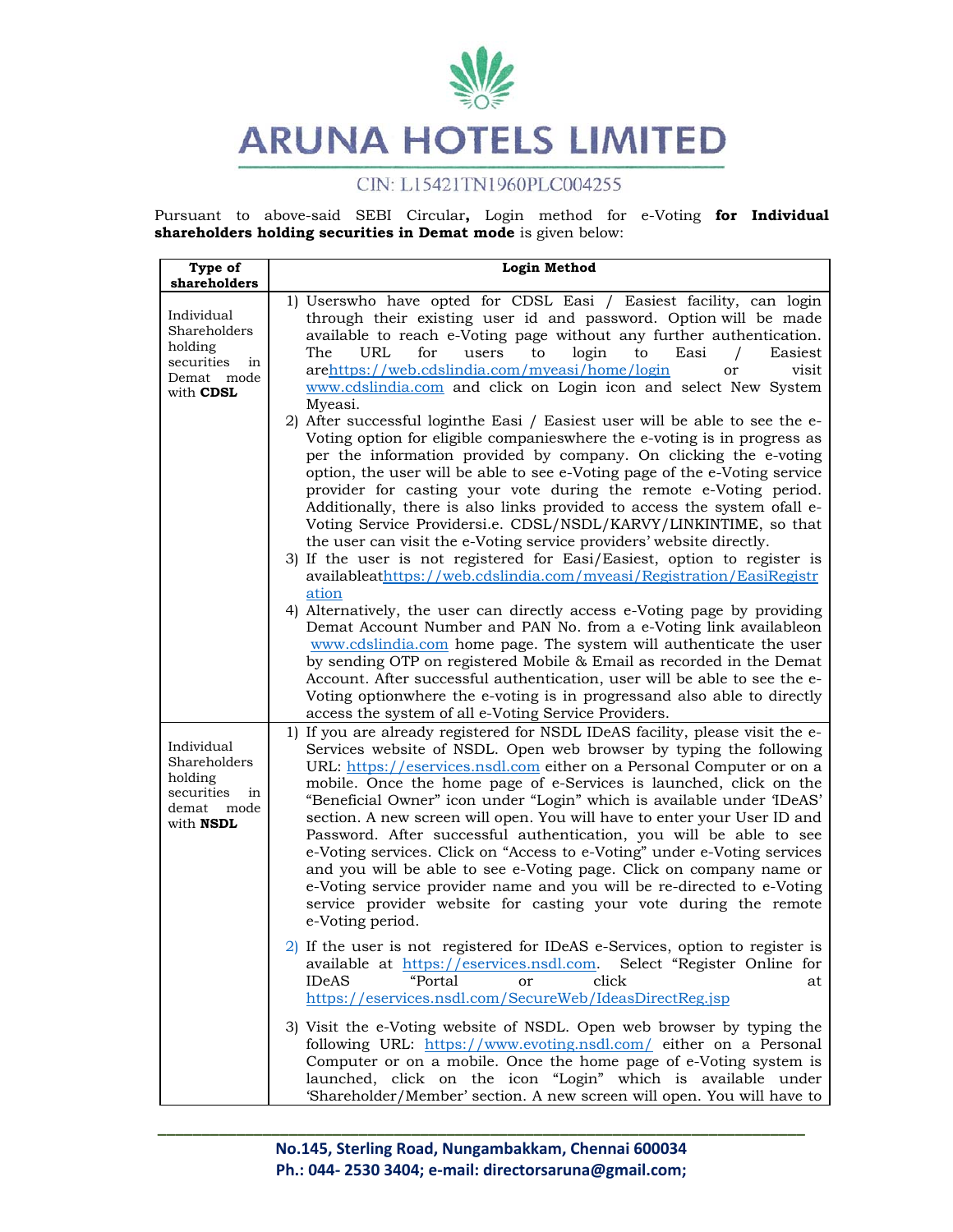

|                                                                                                                                         | enter your User ID ( <i>i.e.</i> your sixteen digit demat account number hold<br>with NSDL), Password/OTP and a Verification Code as shown on the<br>screen. After successful authentication, you will be redirected to NSDL<br>Depository site wherein you can see e-Voting page. Click on company<br>name or e-Voting service provider name and you will be redirected to<br>e-Voting service provider website for casting your vote during the<br>remote e-Voting period.                                                                                                                      |
|-----------------------------------------------------------------------------------------------------------------------------------------|---------------------------------------------------------------------------------------------------------------------------------------------------------------------------------------------------------------------------------------------------------------------------------------------------------------------------------------------------------------------------------------------------------------------------------------------------------------------------------------------------------------------------------------------------------------------------------------------------|
| Individual<br>Shareholder<br>(holding)<br>S.<br>securities in<br>demat mode)<br>login<br>through<br>their<br>Depository<br>Participants | You can also login using the login credentials of your demat account<br>through your Depository Participant registered with NSDL/CDSL for<br>e-Voting facility. After Successful login, you will be able to see e-Voting<br>option. Once you click on e-Voting option, you will be redirected to<br>NSDL/CDSL Depository site after successful authentication, wherein<br>you can see e-Voting feature. Click on company name or e-Voting<br>service provider name and you will be redirected to e-Voting service<br>provider website for casting your vote during the remote e-Voting<br>period. |

**Important note:** Members who are unable to retrieve User ID/ Password are advised to use Forget User ID and Forget Password option available at abovementioned website.

| Helpdesk for Individual Shareholders holding securities in demat mode for any |  |  |  |  |  |  |
|-------------------------------------------------------------------------------|--|--|--|--|--|--|
| technical issues related to login through Depository i.e. CDSL and NSDL       |  |  |  |  |  |  |

| Login type                                                                      | <b>Helpdesk details</b>                                                                                                                                                                      |
|---------------------------------------------------------------------------------|----------------------------------------------------------------------------------------------------------------------------------------------------------------------------------------------|
| Individual<br>holding<br>Shareholders<br>securities in Demat mode with CDSL     | Members facing any technical issue in login<br>can contact CDSL helpdesk by sending a<br>request at helpdesk.evoting@cdslindia.comor<br>contact at 022- 23058738 and<br>-22-<br>23058542-43. |
| Individual Shareholders<br>holding<br>securities in Demat mode with <b>NSDL</b> | Members facing any technical issue in login<br>can contact NSDL helpdesk by sending a<br>request at evoting@nsdl.co.in or call at toll<br>free no.: 1800 1020 990 and 1800 22 44 30          |

### (iv) Login method for e-Voting for **shareholders other than individual shareholders holding in Demat form & physical shareholders.**

- 1) The shareholders should log on to the e-voting website www.evotingindia.com.
- 2) Click on "Shareholders" module.
- 3) Now enter your User ID
	- a. For CDSL: 16 digits beneficiary ID,
	- b. For NSDL: 8 Character DP ID followed by 8 Digits Client ID,
	- c. Shareholders holding shares in Physical Form should enter Folio Number registered with the Company.
- 4) Next enter the Image Verification as displayed and Click on Login.
- 5) If you are holding shares in demat form and had logged on to www.evotingindia.com and voted on an earlier e-voting of any company, then your existing password is to be used.
- 6) If you are a first-time user follow the steps given below: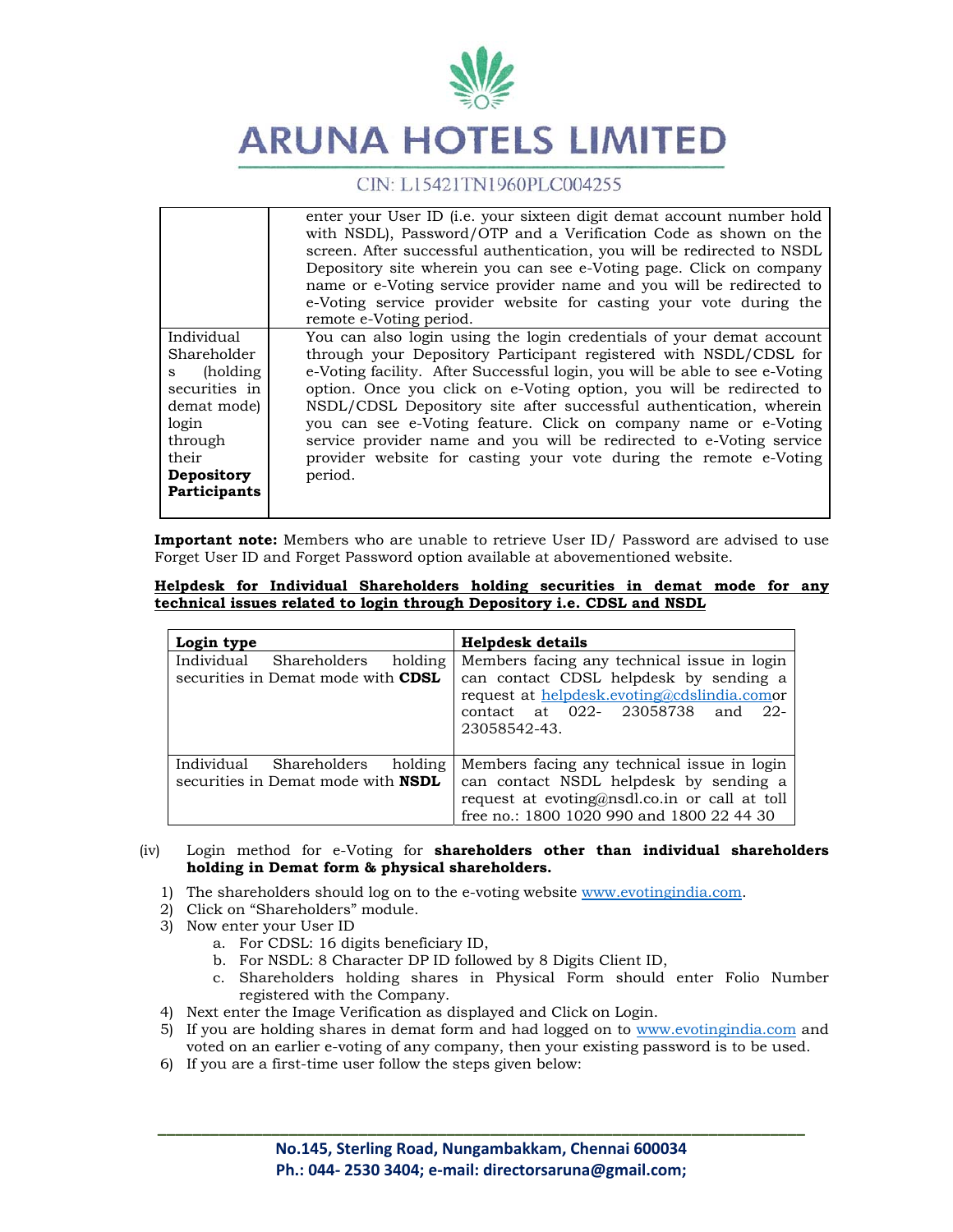

# CIN: L15421TN1960PLC004255

|                   | For Shareholders holding shares in Demat Form other than               |
|-------------------|------------------------------------------------------------------------|
|                   | individual and Physical Form                                           |
| <b>PAN</b>        | Enter your 10 digit alpha-numeric *PAN issued by Income Tax            |
|                   | Department (Applicable for both demat shareholders as well as physical |
|                   | shareholders)                                                          |
|                   | • Shareholders who have not updated their PAN with the                 |
|                   | Company/Depository Participant are requested to use the sequence       |
|                   | number sent by Company/RTA or contact Company/RTA.                     |
| Dividend          | Enter the Dividend Bank Details or Date of Birth (in dd/mm/yyyy        |
| Bank              | format) as recorded in your demat account or in the company records in |
| Details           | order to login.                                                        |
| <b>OR</b> Date of | • If both the details are not recorded with the depository or company, |
| Birth             | please enter the member id / folio number in the Dividend Bank         |
| (DOB)             | details field as mentioned in instruction (v).                         |

- (v) After entering these details appropriately, click on "SUBMIT" tab.
- (vi) Shareholders holding shares in physical form will then directly reach the Company selection screen. However, shareholders holding shares in demat form will now reach 'Password Creation' menu wherein they are required to mandatorily enter their login password in the new password field. Kindly note that this password is to be also used by the demat holders for voting for resolutions of any other company on which they are eligible to vote, provided that company opts for e-voting through CDSL platform. It is strongly recommended not to share your password with any other person and take utmost care to keep your password confidential.
- (vii) For shareholders holding shares in physical form, the details can be used only for e-voting on the resolutions contained in this Notice.
- (viii) Click on the EVSN for the relevant <ARUNA HOTELS LIMITED> on which you choose to vote.
- (ix) On the voting page, you will see "RESOLUTION DESCRIPTION" and against the same the option "YES/NO" for voting. Select the option YES or NO as desired. The option YES implies that you assent to the Resolution and option NO implies that you dissent to the Resolution.
- (x) Click on the "RESOLUTIONS FILE LINK" if you wish to view the entire Resolution details.
- (xi) After selecting the resolution, you have decided to vote on, click on "SUBMIT". A confirmation box will be displayed. If you wish to confirm your vote, click on "OK", else to change your vote, click on "CANCEL" and accordingly modify your vote.
- (xii) Once you "CONFIRM" your vote on the resolution, you will not be allowed to modify your vote.
- (xiii) You can also take a print of the votes cast by clicking on "Click here to print" option on the Voting page.
- (xiv) If a demat account holder has forgotten the login password, then Enter the User ID and the image verification code and click on Forgot Password & enter the details as prompted by the system.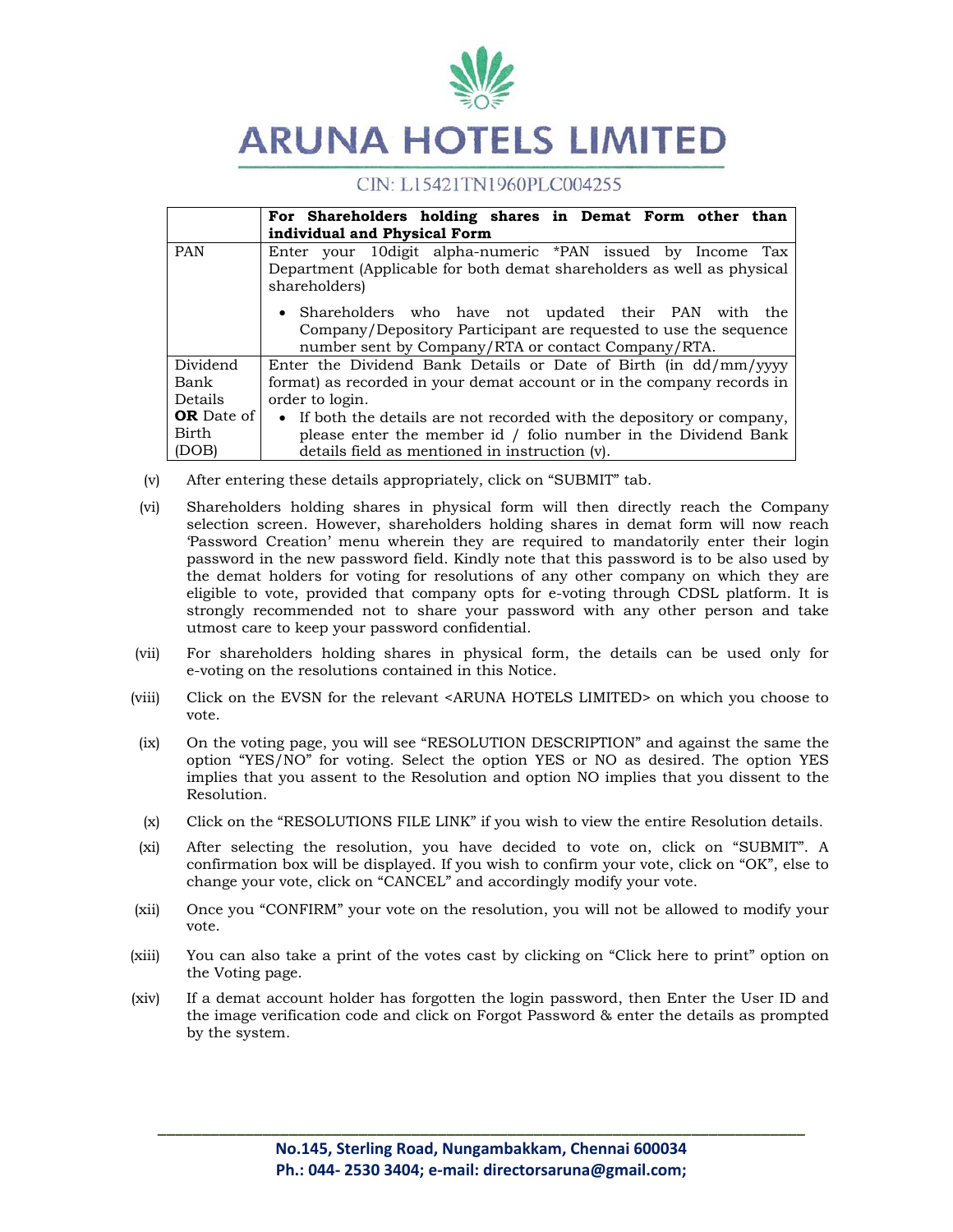

# CIN: L15421TN1960PLC004255

### (xv) **Facility for Non – Individual Shareholders and Custodians –Remote Voting**

- Non-Individual shareholders (i.e. other than Individuals, HUF, NRI etc.) and Custodians are required to log on to www.evotingindia.com and register themselves in the "Corporates" module.
- A scanned copy of the Registration Form bearing the stamp and sign of the entity should be emailed to helpdesk.evoting@cdslindia.com.
- After receiving the login details a Compliance User should be created using the admin login and password. The Compliance User would be able to link the account(s) for which they wish to vote on.
- The list of accounts linked in the login should be mailed to helpdesk.evoting@cdslindia.com and on approval of the accounts they would be able to cast their vote.
- A scanned copy of the Board Resolution and Power of Attorney (POA) which they have issued in favour of the Custodian, if any, should be uploaded in PDF format in the system for the scrutinizer to verify the same.
- Alternatively Non Individual shareholders are required to send the relevant Board Resolution/ Authority letter etc. together with attested specimen signature of the duly authorized signatory who are authorized to vote, to the Scrutinizer by email: kjr@mdassociates.co.inand to the Company at the email address viz; cs@ahlchennai.com, if they have voted from individual tab & not uploaded same in the CDSL e-voting system for the scrutinizer to verify the same.

### **PROCESS FOR THOSE SHAREHOLDERS WHOSE EMAIL/MOBILE NO. ARE NOT REGISTERED WITH THE COMPANY/DEPOSITORIES.**

1. For Physical shareholders- please provide necessary details like Folio No., Name of shareholder, scanned copy of the share certificate (front and back), PAN (self-attested scanned copy of PAN card), AADHAAR (self-attested scanned copy of Aadhaar Card) by email to **Company/RTA email id**.

2. For Demat shareholders - Please update your email id & mobile no. with your respective Depository Participant (DP)

3. For Individual Demat shareholders – Please update your email id & mobile no. with your respective Depository Participant (DP) which is mandatory while e-Voting & joining virtual meetings through Depository.

If you have any queries or issues regarding Postal Ballot e-Voting from the CDSL e-Voting System, you can write an email to helpdesk.evoting@cdslindia.com or contact at 022-23058738 and 022-23058542/43.

All the grievances connected with the facility for voting by electronic means may be addressed to Mr. Rakesh Dalvi, Sr. Manager, (CDSL) Central Depository Services (India) Limited, A Wing, 25th Floor, Marathon Futurex, Mafatlal Mill Compounds, N M Joshi Marg, Lower Parel (East), Mumbai – 400013 or send an email to helpdesk.evoting@cdslindia.com or call on 022-23058542/43.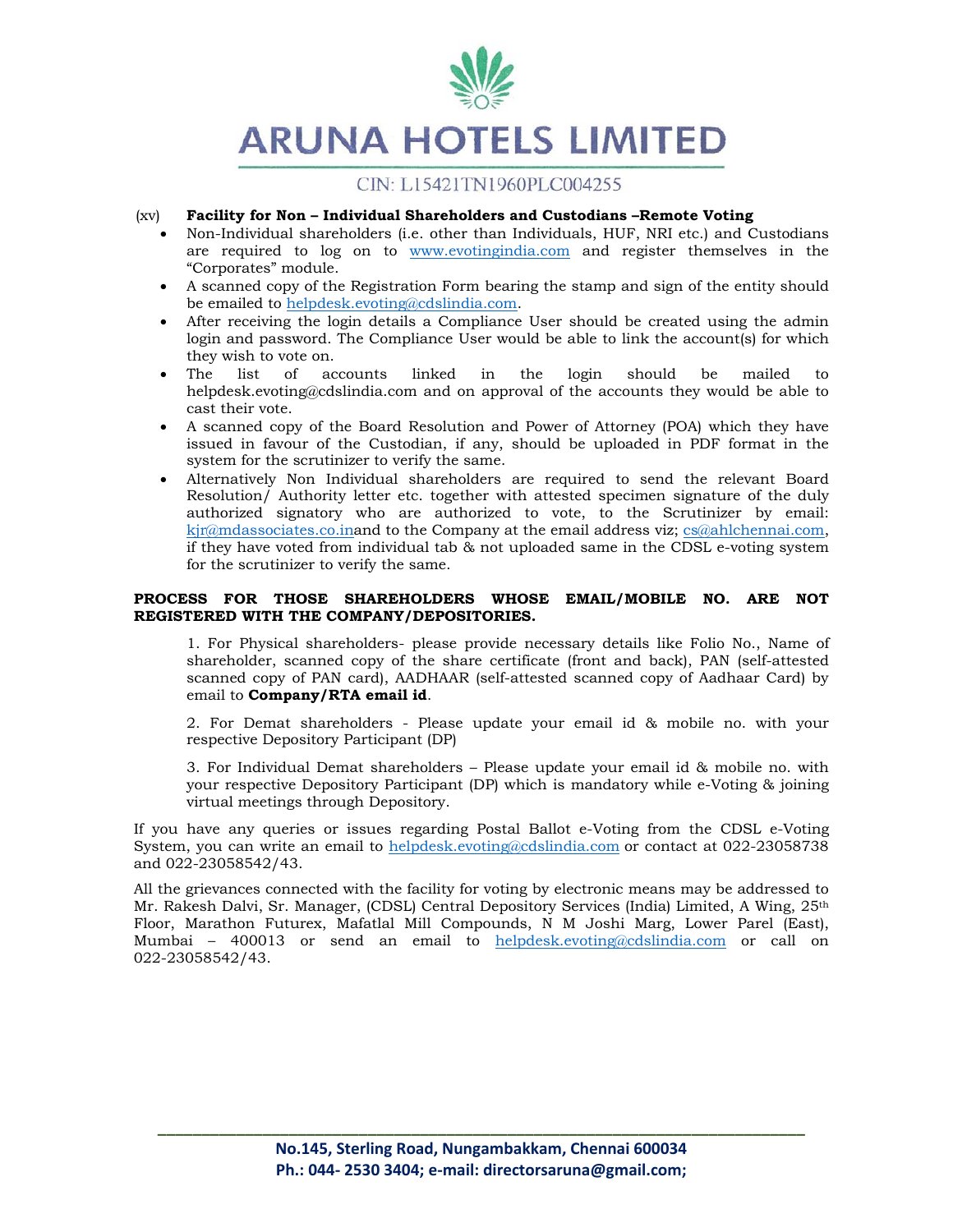

### **EXPLANATORY STATEMENT PURSUANT TO SECTION 102 OF THE COMPANIES ACT, 2013**

### **Item No.: 1:**

### **Re-appointment of Mr. Suyambu Narayanan (DIN: 07718798) as an Independent Director of the Company**

Mr. Suyambu Narayanan (DIN: 07718798) was appointed as Independent Director of the Company by the members in the Annual General Meeting held on 28th September, 2017 for a term of 5 (five) consecutive years commencing with effect from 10<sup>th</sup> February, 2017 and accordingly the term of appointment of Mr. Suyambu Narayanan (DIN: 07718798) has expired on 9th February, 2022.

Pursuant to the recommendation of Nomination and Remuneration Committee, subject to the approval of the shareholders, the Board of Directors of the Company passed a resolution at their meeting held on 8th February, 2022 approving re-appointment of Mr. Suyambu Narayanan as an Independent Director for a second term of 5 (five) consecutive years commencing from 10.02.2022 to 09.02.2027, based on his skills, experience, knowledge and positive outcome of performance evaluation,upon such terms and conditions (including remuneration if any) as may be determined by the Board from time to time, if any, under the Companies Act, 2013 and whose office shall not be liable to retire by rotation.

As per provisions of sub-section (10) of Section 149 and other applicable provisions of the Companies Act, 2013, an independent director shall hold office for a term up to five consecutive years on the Board of a Company and shall be eligible for re-appointment on passing of a Special Resolution and disclosure of such appointment in Board's report.

The Company has received a notice pursuant to Section 160 of the Act proposing the reappointmentof Mr. Suyambu Narayanan as Independent Director of the Company. The company has also received a declaration from Mr. Suyambu Narayanan confirming that he meets the criteria of independence under Companies Act, 2013 and SEBI Listing Regulations. Further the Company has also received consent from Mr. Suyambu Narayanan to act as Director in terms of Section 152 of the Companies Act, 2013 and a declaration that he is not disqualified from being appointed as a Director in terms of Section 164 of the Companies Act, 2013.

In the opinion of the Board of Directors, Mr. Suyambu Narayanan fulfils the conditions specified in the Companies Act, 2013 and the rules made thereunder, for his re-appointment as an Independent Director of the Company and is independent of the Management.

The draft letter of appointment of Mr. Suyambu Narayanan setting out the terms and conditions of appointment shall be available for inspection by the Members electronically. Members seeking to inspect the same can send an email to  $cs@ahlchennai.com$ .

Except Mr. Suyambu Narayanan, being the appointee, none of the Directors and Key Managerial Personnel of the Company or their relatives are concerned or interested financially or otherwise, in the resolution set out at Item No. 1.

The Board of Directors recommends the resolution at Item No. 1 for approval of the Members by way of a Special Resolution.

Pursuant to Regulation 36 of SEBI Listing Regulations and Secretarial Standard 2, issued by the Institute of Company Secretaries of India, additional details about Mr. Suyambu Narayananis annexed to this Notice.

This explanatory statement may also be regarded as a disclosure under the SEBI Listing Regulations.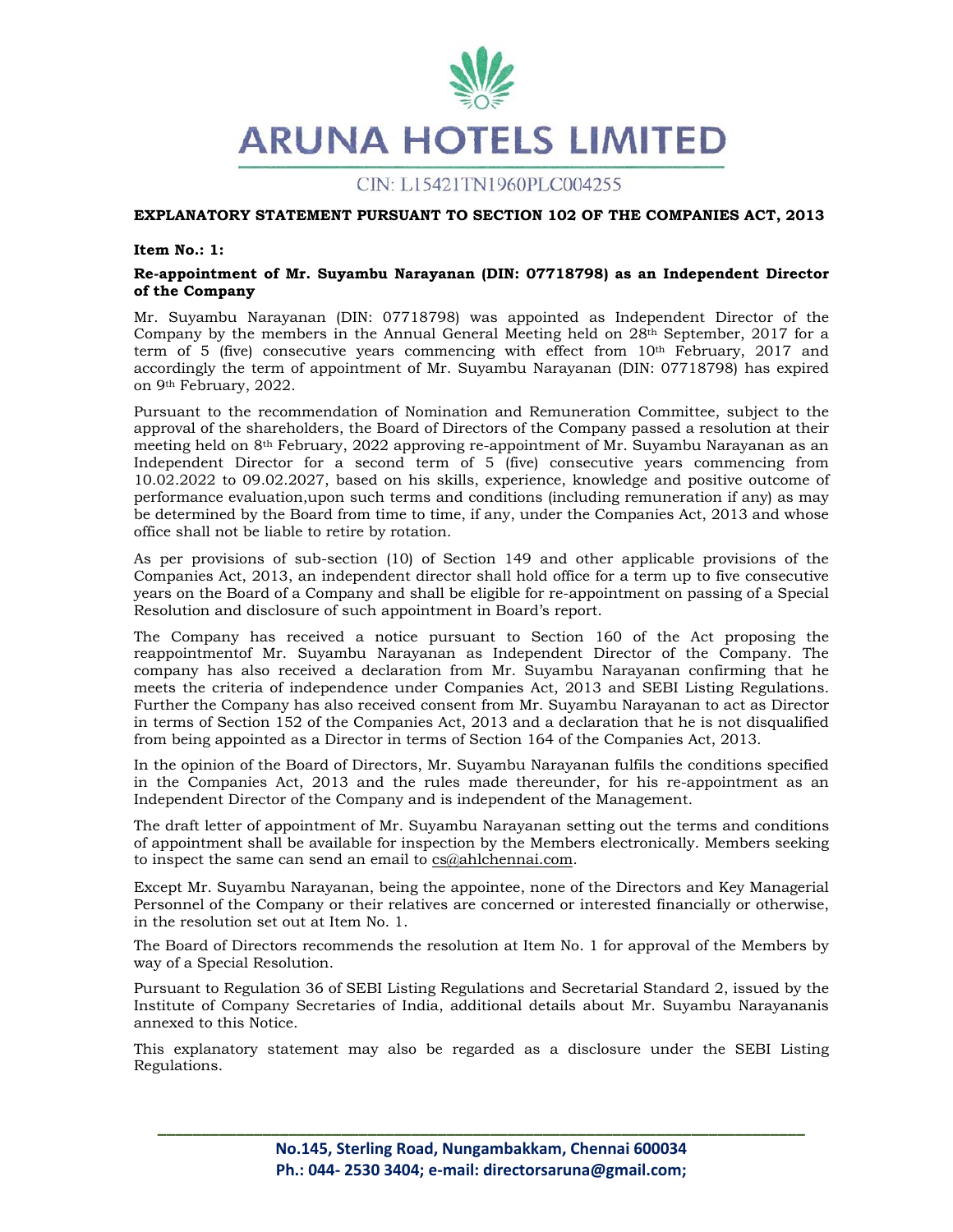

**Item No.: 2:** 

### **Approval for Appointment of Mr.Radhaswamy Venkateswaran, (DIN: 09532159) as Director cum Managing Director of the Company**

The Board of Directors of the Company has appointed Mr. Radhaswamy Venkateswaran, (DIN: 09532159) at the Board Meeting held on 10.03.2022 based on the recommendation of Nomination and Remuneration Committee subject to approval of the shareholders as an Additional Director and Managing Director for a period of Five (5) consecutive years commencing from 10.03.2022 to 09.03.2027.

The Company has received a notice pursuant to Section 160 of the Act proposing the appointmentof Mr. Radhaswamy Venkateswaran as Director of the Company.

Further, considering his rich experience and knowledge, the Board now seeks to confirm his appointment as a Director cum Managing Director of the Company.

Hence, the Board of Directors recommends the resolution at Item No. 2 for approval of the Members by way of a Special Resolution.

Pursuant to Regulation 36 of SEBI Listing Regulations and Secretarial Standard 2, issued by the Institute of Company Secretaries of India, additional details about Mr. Radhaswamy Venkateswaran is annexed to this Notice.

This explanatory statement may also be regarded as a disclosure under the SEBI Listing Regulations.

The details of the proposed Remuneration are as follows:

A consolidated salary of Rs. 21,000/- (p.m.) (Rupees Twenty-One thousand only) per month along with reimbursement of expenses incurred by him on account of business of the Company.

Except Mr. Radhaswamy Venkateswaran, being the appointee, none of the Directors and Key Managerial Personnel of the Company or their relatives are concerned or interested financially or otherwise, in the resolution set out at Item No. 2.

### **Information in terms of Clause (iv) of Second Proviso to Section II of Part II of Schedule V to the Companies Act, 2013:**

- **I.** General Information**:** 
	- 1. Nature of Industry: The Company is a Hotel Industry
	- 2. Date or expected date of commencement of commercial production: June 2022
	- 3. Financial performance based on given indicators: The following are the results of the Company during the last three years:

|  |  | Rs. In lakhs |
|--|--|--------------|
|--|--|--------------|

| <b>Financial parameters</b> | 2018-2019  | 2019-2020 | 2020-2021 |
|-----------------------------|------------|-----------|-----------|
| Sales/Revenue<br>Net        |            |           | 30.08     |
| from operations             |            |           |           |
| Other Income                | 82.60      | 10.50     | 1.90      |
| Total Income                | 82.60      | 10.50     | 32.80     |
| Profit after tax            | (1,814.60) | (788.60)  | (1008.00) |

4. Foreign Investments or collaborations, if any: Nil

### **II. Information about the appointee:**

1. Background details: Mr. Radhaswamy Venkateswaran, aged about 57 years is a B.Com graduate from Madras University and has a rich experience of more than 15 years in the field of Marketing and Advertisement in the Media Industry.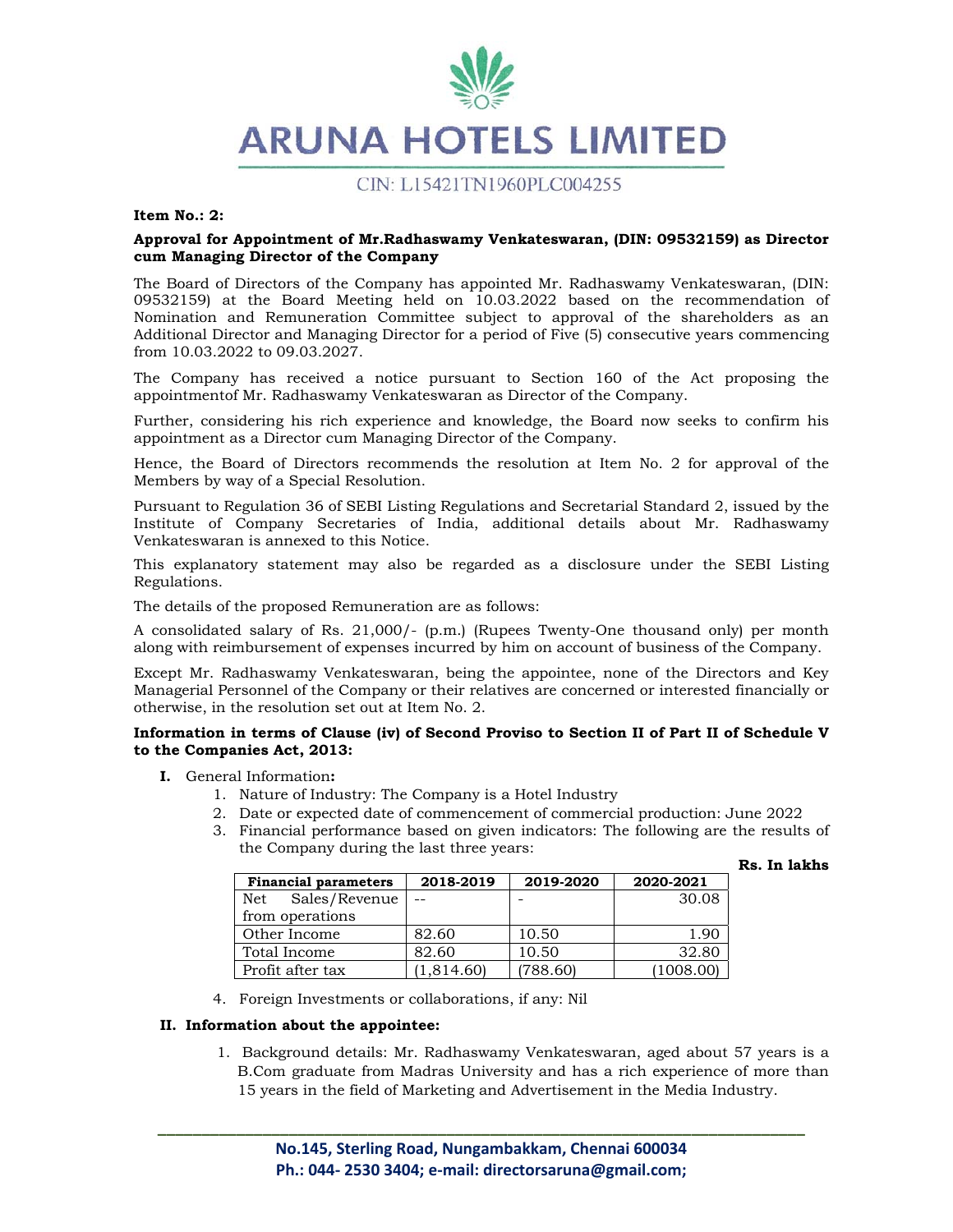

# CIN: L15421TN1960PLC004255

- 2. Past remuneration: Nil
- 3. Job profile and his suitability: Present duties and responsibilities of the Company are:
- a. Attending day to day functions of the Company
- b. He shall have general control, management and superintendence of the business of the Company
- c. Being responsible for driving the business and other goals set by the Board of Directors
- 4. Mr. R Radhaswamy Venkateswaran has a rich experience in the filed of Marketing and advertisement in the media industry, his association as a Managing Director is essential which would help in sustaining the growth of the Company.

Remuneration proposed:

- I) A consolidated salary at the rate of Rs.21,000/- (Rupees Twenty-one thousand only) per month from 10.03.2022, which may be reviewed by the Board.
- II) Reimbursement of expenses incurred by him on account of business of the Company in accordance with the Company policy.

III) Reimbursement of any other expenses properly incurred by him in accordance with the rules and policies of the Company.

IV) The Managing Director shall be entitled to such increment from time to time as the Board may by its discretion determine.

- 5. Comparitive remuneration profile with respect to industry, size of the company,profile of the position and person: the proposed remuneration is reasonable with respect to the industry, size of the company and job profile of the proposed appointee.
- 6. Pecuniary relationship directly or indirectly with the company or relationship with the managerial personnel if any: Mr. Radhaswamy Venkateswaran has no pecuniary relationship directly or indirectly with the Company (except to the extent of the remuneration receivable by him from the company).

### **III. Other Information**:

Reason for loass / inadequate profits, Steps taken or proposed to be taken for improvement and profits in measurable terms: Operations are yet to start as the same is under final stage of renovation.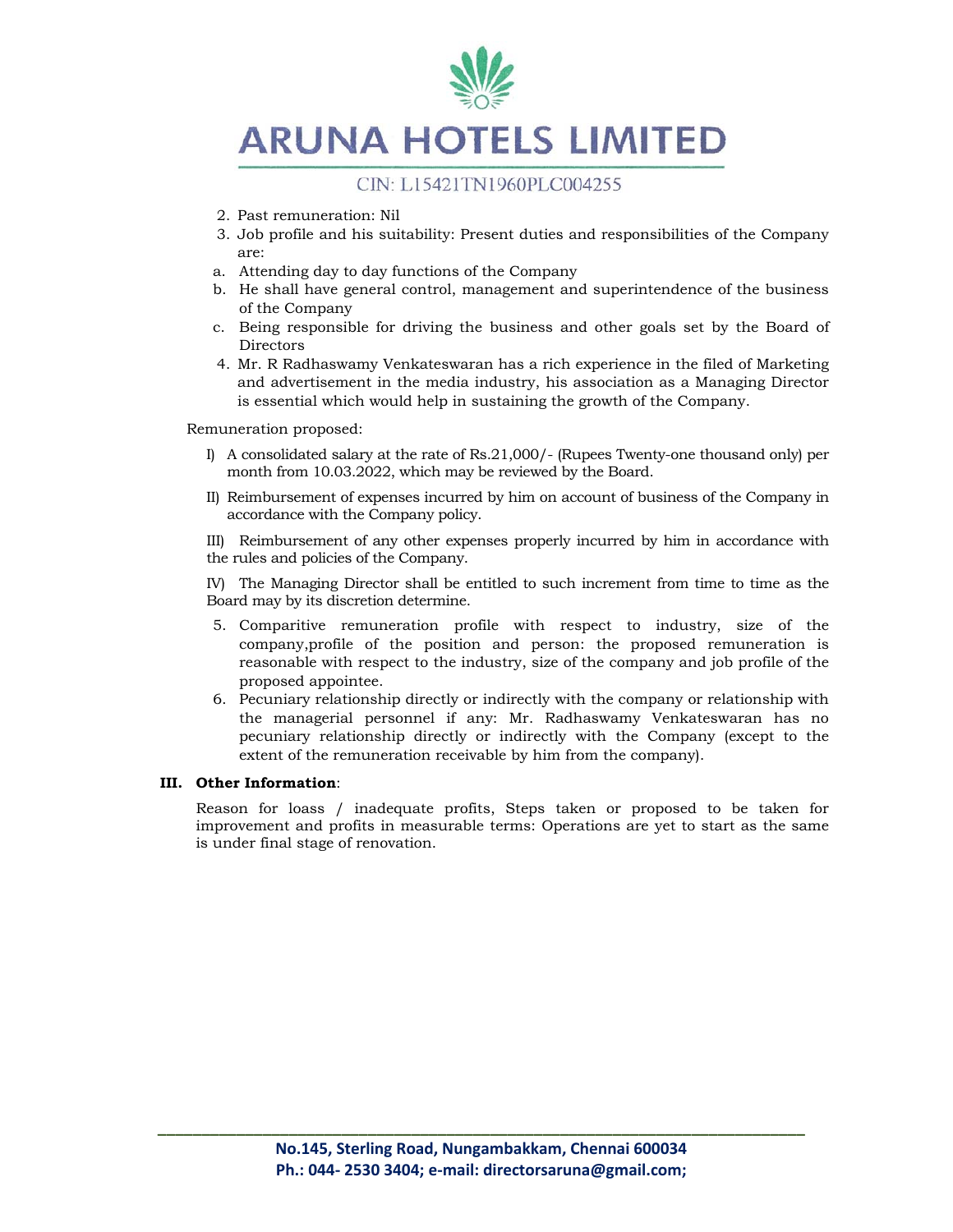# CIN: L15421TN1960PLC004255

#### **Additional information on Directors recommended for appointment/ re-appointment as required under Regulation 36 of the SEBI (Listing Obligation and Disclosure Requirements) Regulations, 2015 and Secretarial Standard 2**

**1.** 

Name Mr. Suyambu Narayanan DIN (Director Identification Number) (DIN: 07718798) Brief profile of Director Mr. Suyambu Narayanan aged about 65 years is a MA graduate from Madurai Kamaraj University with about 35 years of experience in the filed of accounts in the Media Industry. Date of Birth (Age in Years)  $15/06/1956$ ; Age: 65 years Date of Appointment 10/02/2022 Qualification MA graduate from Madurai Kamaraj University Expertise in specific functional areas He has a rich experience more than a decade in the field of accounts and has a great contribution in the Media Industry. Conditions of appointment or reappointment along with details of remuneration sought to be paid and the remuneration last drawn by such person, if applicable Re-appointment His last drawn salary: Nil Number of Board Meetings attended during the FY 2020-21 and FY 2021-22 8 (Eight) Board Meetings were attended during the FY 2020-2021; 13 (Thirteen) Board meetings were attended during the FY 2021-2022 \*Directorships held in other Listed Companies Nil Listed Entities from which the person has resigned in the past three years Nil \*\*Membership of Committees of other Public Companies Nil Relationship between Directors of the Company inter-se None Number of shares held in the Nil Companyincluding shareholding as a beneficial owner The skills and capabilities required for the role and the manner in which the proposed person meets such requirements He is veteran with more than 35 years of experience in Media and Publications and has been actively involved in promoting projects and expansion in the Media industry.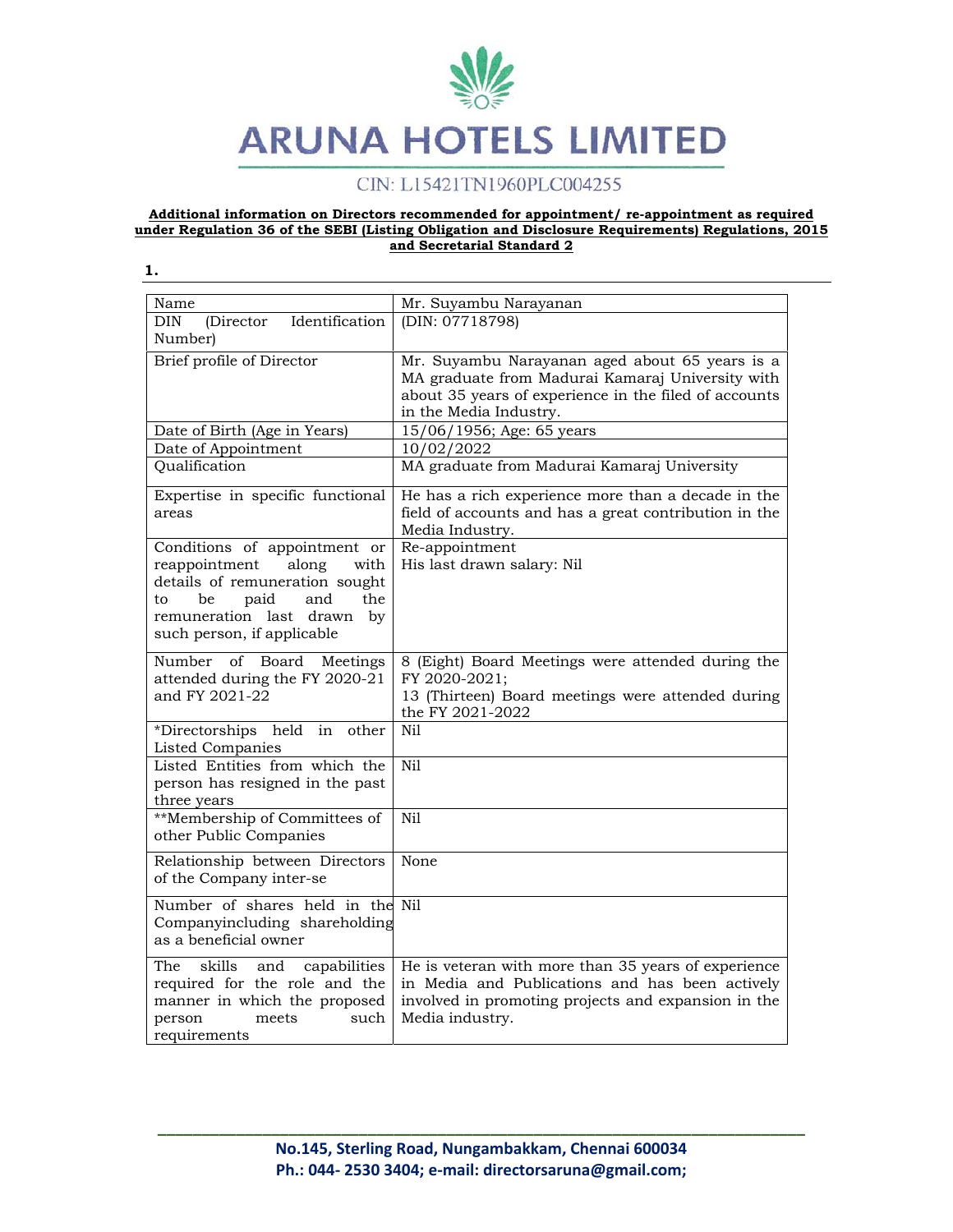

# CIN: L15421TN1960PLC004255

The reappointment of Mr. Suyambu Narayanan as Non-Executive Independent Director has been approved and recommended by the Board based on the evaluation of performance and the performance having been found satisfactory.

\* Includes names of Listed Companies in which the Director holds the Directorship. (Other than Aruna Hotels Limited)

\*\* Includes names of other Public Companies in which the person holds the membership of Audit Committee and Stakeholders Relationship Committees of the Board of Directors. (Other than Aruna Hotels Limited)

|  | ۰.<br>× |
|--|---------|

| Name                                                                                                                                                                                        | Mr. Radhaswamy Venkateswaran                                                                                                                                                                                            |
|---------------------------------------------------------------------------------------------------------------------------------------------------------------------------------------------|-------------------------------------------------------------------------------------------------------------------------------------------------------------------------------------------------------------------------|
| DIN (Director Identification<br>Number)                                                                                                                                                     | (DIN: 09532159)                                                                                                                                                                                                         |
| Brief profile of Director                                                                                                                                                                   | Mr. Radhaswamy Venkateswaran, aged about 57 years<br>is a B.Com graduate from Madras University and has a<br>rich experience of more than 15 years in the field of<br>Marketing and Advertisement in the Media Industry |
| Date of Birth (Age in Years)                                                                                                                                                                | 01/04/1964; Age: 57 years                                                                                                                                                                                               |
| Date of Appointment                                                                                                                                                                         | 10/03/2022                                                                                                                                                                                                              |
| Qualification                                                                                                                                                                               | B.Com graduate from Madras University                                                                                                                                                                                   |
| in<br>specific<br>Expertise<br>functional areas                                                                                                                                             | He has a rich experience more than a decade in the field<br>of Marketing and advertisement and has a great<br>contribution in the Media Industry                                                                        |
| Conditions of appointment<br>reappointment<br>along<br>or<br>details<br>with<br>of<br>remuneration sought to be<br>paid and the remuneration<br>last drawn by such person,<br>if applicable | Appointment<br>His last drawn salary: Nil                                                                                                                                                                               |
| Number of Board Meetings<br>attended during the<br>FY.<br>2020-21 and FY 2021-22                                                                                                            | Nil                                                                                                                                                                                                                     |
| *Directorships held in other<br><b>Listed Companies</b>                                                                                                                                     | Nil                                                                                                                                                                                                                     |
| Listed Entities from which<br>the person has resigned in<br>the past three years                                                                                                            | N <sub>i</sub> 1                                                                                                                                                                                                        |
| **Membership of<br>Committees of other Public<br>Companies                                                                                                                                  | Nil                                                                                                                                                                                                                     |
| Relationship<br>between<br>Directors of the Company<br>inter-se                                                                                                                             | None                                                                                                                                                                                                                    |
| Number of shares held in<br>the Company                                                                                                                                                     | Nil                                                                                                                                                                                                                     |